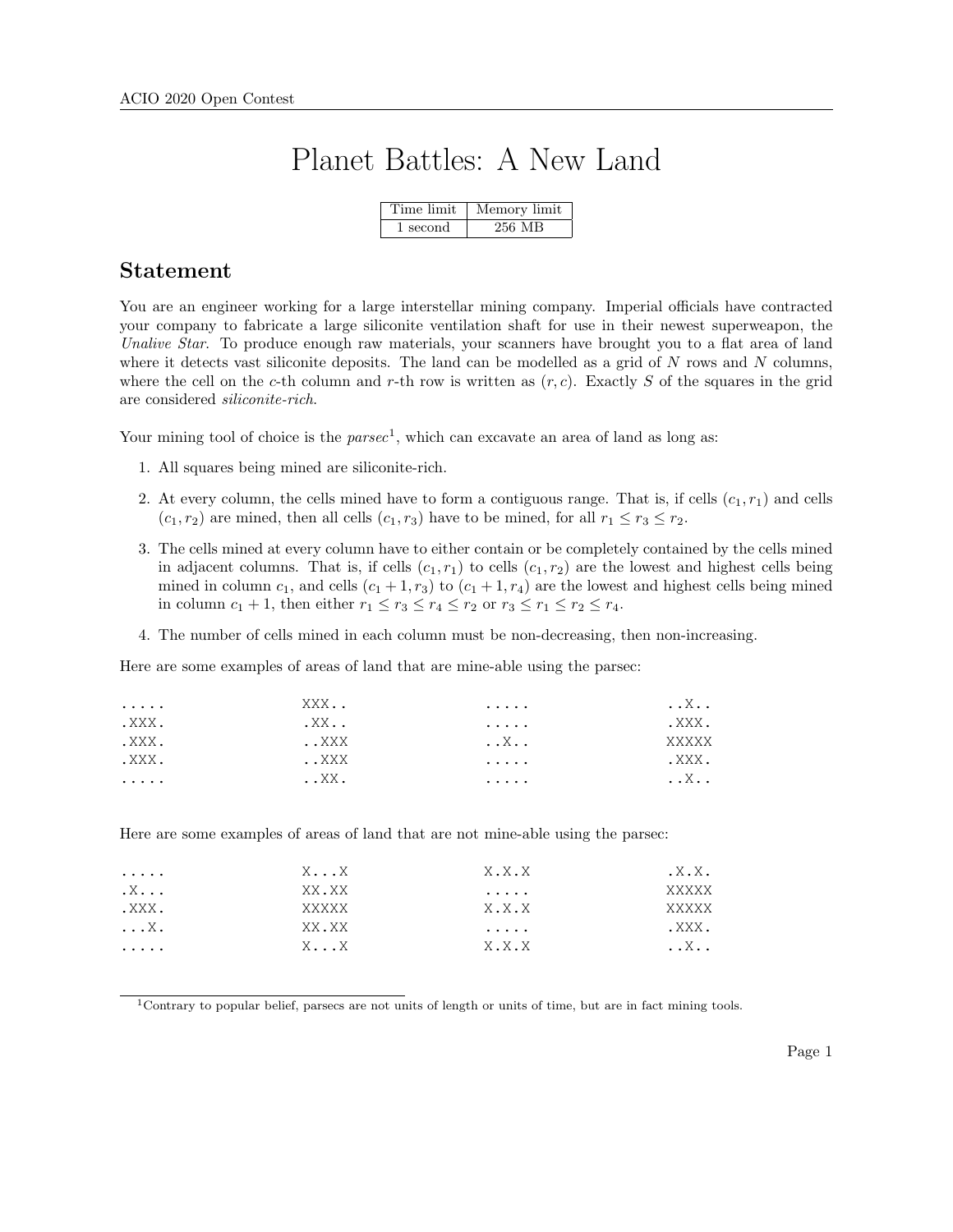With your parsec, you want to determine the maximum number of squares you can excavate at once. Write a program that calculates this for you.

## Input

The first line of input will contain two integers: N and S. The following S lines each contain 2 integers  $r_i$   $c_i$ , the position of the *i*th siliconite rich square. Each square is listed at most once.

### Output

Output 1 integer, the maximum number of squares.

| Sample Input 1                                                                                                                                                                                                                                                 | Sample Input 2                                                                                                                                                                                   | Sample Input 3                                           |
|----------------------------------------------------------------------------------------------------------------------------------------------------------------------------------------------------------------------------------------------------------------|--------------------------------------------------------------------------------------------------------------------------------------------------------------------------------------------------|----------------------------------------------------------|
| 5 18<br>$1\quad1$<br>1 <sub>2</sub><br>14<br>$1\overline{5}$<br>2 <sub>1</sub><br>2 <sub>2</sub><br>24<br>2 <sub>5</sub><br>3 <sub>1</sub><br>3 <sup>2</sup><br>3 <sup>3</sup><br>3 <sub>5</sub><br>4 <sub>1</sub><br>44<br>$4\quad5$<br>5 <sub>2</sub><br>5 5 | 4 11<br>$\mathbf{1}$<br>1<br>2<br>$\mathbf{1}$<br>2 <sup>3</sup><br>2<br>4<br>3 <sub>1</sub><br>3 <sup>3</sup><br>34<br>4<br>1<br>-2<br>4<br>$4\overline{3}$<br>$\overline{4}$<br>$\overline{4}$ | $1\quad1$<br>$1\quad1$<br>Sample Output 3<br>$\mathbf 1$ |
| 54                                                                                                                                                                                                                                                             |                                                                                                                                                                                                  |                                                          |

### Sample Output 2

8

## Sample Output 1

8